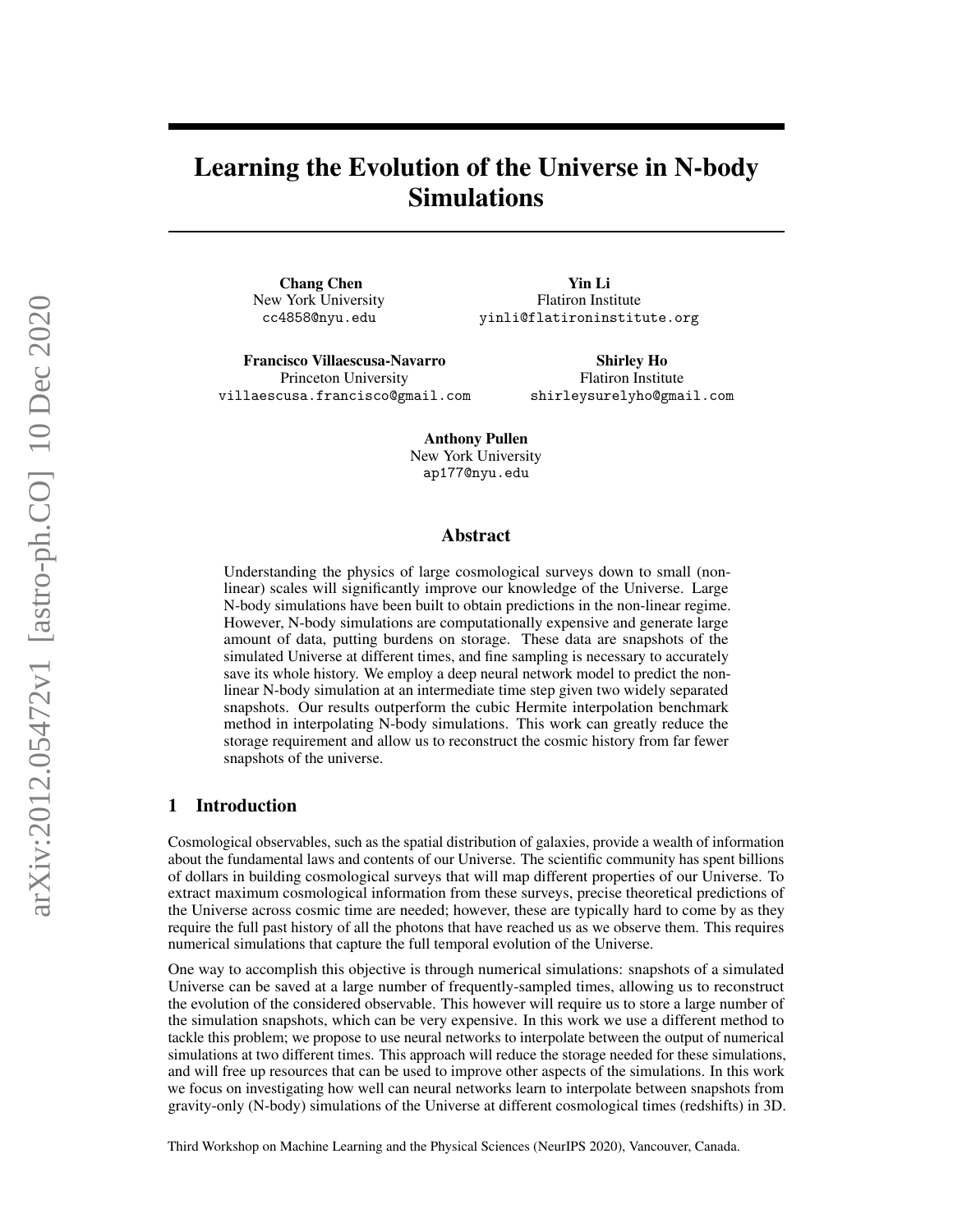## 2 Method

In this section we describe the data we use, our model architecture, and the benchmark model.

Data. Our dataset consists of cosmological N-body simulations [\[1\]](#page-4-0) from the QUIJOTE simulation suite [\[2\]](#page-4-1). Each simulation follows the evolution of  $512<sup>3</sup>$  particles throughout cosmic history in a box of  $1 \, (\text{Gpc}/h)^3$  volume (about 5 billion light years in size). The particles started from locations slightly perturbed from a uniform grid, and later form web-like structures with large density contrast due to gravity (see Fig. [1\)](#page-2-0). Some particles collapse in dense structures and become very entangled, and full N-body simulations with relatively high resolution is needed to resolve these dense regions. Each Quijote simulation saved multiple snapshots at intermediate time steps (redshifts, z) before it ends at "today" ( $z = 0$ ). We use a total of 101 simulations: 80 for training, 20 for validation, and 1 for testing.

We first associate each particle with two sets of displacements S and velocity vectors v, each set evaluated at different redshifts; this is our input. Our target is the displacement vector of each particle at an intermediate redshift. The displacement vector is defined as  $S = x - q$ , where x and q are the position of a particle at redshift z, and its initial position, respectively. We take advantage of the fact that in the simulations, the initial positions of the particles are laid down in a regular grid, making convolutional neural net an obvious choice for our work here.

To preserve the physical translational equivariance, cosmological simulations are performed with periodic boundary conditions. For the same reason, convolutional NN needs to adopt the same padding to preserve this symmetry. However, because of the large number of particles  $(512<sup>3</sup>)$ , we cannot feed a whole simulation into the GPU memory during training. We thus crop the 3D fields of displacements and velocities in regions with 128<sup>3</sup> voxels. Using padding from the larger box, we enlarge a bit the input fields (168<sup>3</sup> voxels) to make sure the voxels near the boundaries of the target see a significant fraction of their environments. We made use of data augmentation (rotations and flipping) to force the network to learn the underlying symmetries.

Neural Network Model. Since we have organized our data into 3D fields, we can apply a variety of CNNs. We adopt a U-Net / V-Net type network [\[3,](#page-4-2) [4\]](#page-4-3). We use map2map [\[5\]](#page-4-4) as the neural network emulator in our paper. An important difference from the original U-Net / V-Net architecture is that we add a global bypass connection from the input directly to the output. The bypass convolves the input by  $1^3$  kernel and then directly add the result to the output. This connection learns a linear interpolation of the input, forcing the rest of the network to learn corrections to it. Our network uses three stages of resolutions linked in a "V" shape taking two downsampling and two upsampling layers. On each stage residual blocks [\[6\]](#page-4-5) of two  $3 \times 3 \times 3$  convolutions are inserted to connect input, resampling, and output layers. We add batch normalization after each convolution except the first one and last two, and use leaky ReLU activation function with negative slope 0.01. The channel size is 64 throughout the model except for the input (12), output (3), and after the U-Net concatenation layers (128).

We use the Adam optimizer [\[7\]](#page-4-6), with learning rate 0.0001,  $\beta_1, \beta_2 = 0.9, 0.999$ , and reduce the learning rate by half when there is no improvement after three training epochs. We train the neural network to minimize the mean square error (MSE) loss as  $\mathcal{L} = \frac{1}{N} \sum_{i=1}^{N} (\mathbf{S}_i - \mathbf{S}_i^{\text{truth}})^2$ , where N is the total number of particles,  $S_i$  and  $S_i^{\text{truth}}$ , respectively, are the predicted and target displacement vector of the  $i$ -th particle.

Cubic Hermite Interpolation. We compare the results of the neural network against a cubic Hermite interpolator (our benchmark). Given the displacement S and velocity v vectors of a given particle at two different redshifts, we can use this interpolator to predict the value of the displacement field at an intermediate redshift. The coefficients of the polynomial are determined by requiring the polynomial matches S and its derivative  $dS/dz$  at the both input redshifts. The derivatives are evaluated taking into account that  $d\mathbf{S}/dz = -\mathbf{v}/H(z)$ , where  $H(z)$  is the Hubble expansion rate of the Universe at redshift z. We use the scipy  $[8]$  implementation of cubic Hermite spline interpolation for this procedure.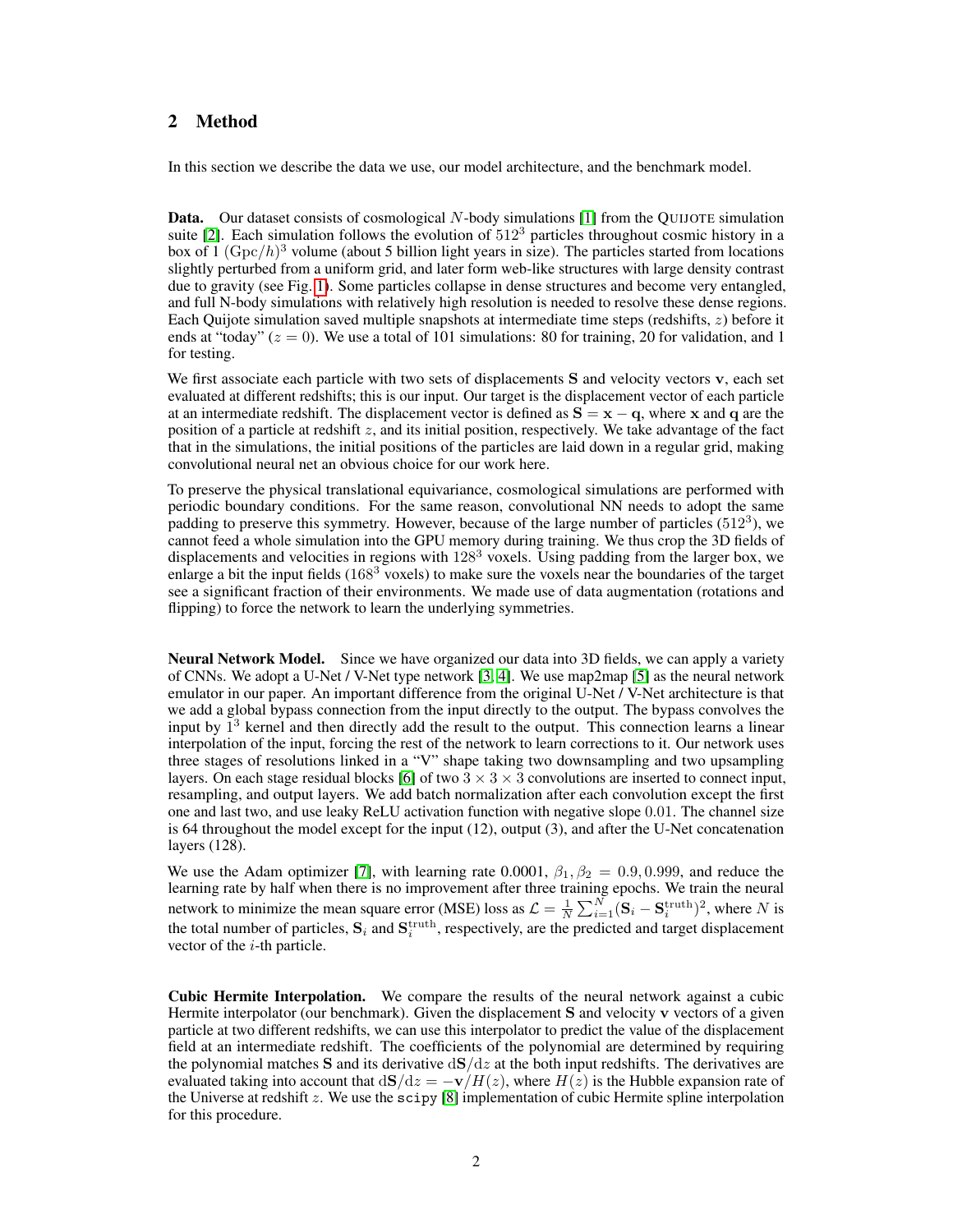

<span id="page-2-0"></span>Figure 1: Density projections over a region of  $100 \times 100 \times 30$   $(h^{-1}\text{Mpc})^3$  at  $z = 1$  for the Quijote simulation (left), V-Net (middle), and cubic Hermite interpolation (right). By visual inspection we can see that the NN model performs much better than interpolation.

### 3 Results

We have used the neural network and the cubic Hermite interpolator to predict the  $z = 1$  displacement field from two snapshots at  $z = 2$  and  $z = 0$ . In this section we study the performance of the network and its comparison with the benchmark model. We begin with a qualitative visual comparison and then we perform a more detailed quantitative comparison using different summary statistics. We note that we obtain similar results when interpolating to  $z = 2$  from redshifts  $z = 3$  and  $z = 1$ , as well as to  $z = 1$  from  $z = 2$  and  $z = 0.5$ .

2D density field. Fig. [1](#page-2-0) shows a 2D density projection of one Quijote simulation, and the corresponding region of the NN and interpolation predictions at  $z = 1$ . While the NN model works well on all scales, the cubic Hermite interpolation produces fuzzier structures, specifically the dark matter halos become less concentrated and hence fail to be detected as shown below.

Power spectrum. One of the most important statistics used to characterize cosmological fields is the power spectrum, that is computed as follows. First, the Fourier transform of the field is calculated. Next, modes are assigned to wavenumber,  $k$ , bins and the average of their square amplitude is assigned to that k−bin. The top panels of Fig. [2](#page-3-0) show the power spectra of the displacement and the density fields for a Quijote simulation, the output of the network, and the results of the interpolator. We find that the agreement of the three power spectra are very good. In order to better quantify the agreement, we show in the middle panels  $| 1 - P(k)/P_{\text{truth}}(k) |$ ; while the neural network works always performs better than the interpolator for the displacement field, for the density field results are similar, with the exception of very small scales, where the interpolator outperforms the network.

Comparing power spectra inform us on the agreement between mode amplitudes, but neglect the information on phases. In order to quantify the agreement between mode phases for the different methods, we use the Pearson correlation coefficient, defined as  $r(k) = dfracP_X(k)\sqrt{P(k)P_{Truth}(k)}$ , where  $P_X(k)$  is the cross-power spectrum between the predicted  $P(k)$  the power spectrum from the simulation  $P_{Truth}(k)$ . The bottom panels of Fig. [2](#page-3-0) show the results. In this case, we find that the network performs better than the interpolator at all scales; for the density field, it reaches percent accuracy down to scales as small as  $k \sim 1$  h/Mpc. We note that in general, the accuracy of the network shrinks on small scales (large  $k$ ). This is expected, as this is the the most non-linear regime.

**Bispectrum.** We now consider a higher-order statistic: the bispectrum. The bispectrum is a statistics that captures information on the field that is different to the one from the power spectrum [\[9\]](#page-5-0). We made use of this property to investigate how well the network performs for this statistic. This quantity is calculated by multiplying the amplitude of three modes that form a closed triangle  $(k_1 + k_2 + k_3 = 0)$ . As with the power spectrum, k–bins are taken and the average of the above product for all modes in that bin is calculated. We have computed the bispectrum of equilateral triangles  $(k_1 = k_2 = k_3 = k)$  as a function of k, and we show the results, normalized by the measurements from the simulation, on the left panel of Fig. [3.](#page-3-1) We find that the network achieves a subpercent accuracy down to  $k \approx 0.4$  h/Mpc, and outperforms the interpolator on all scales.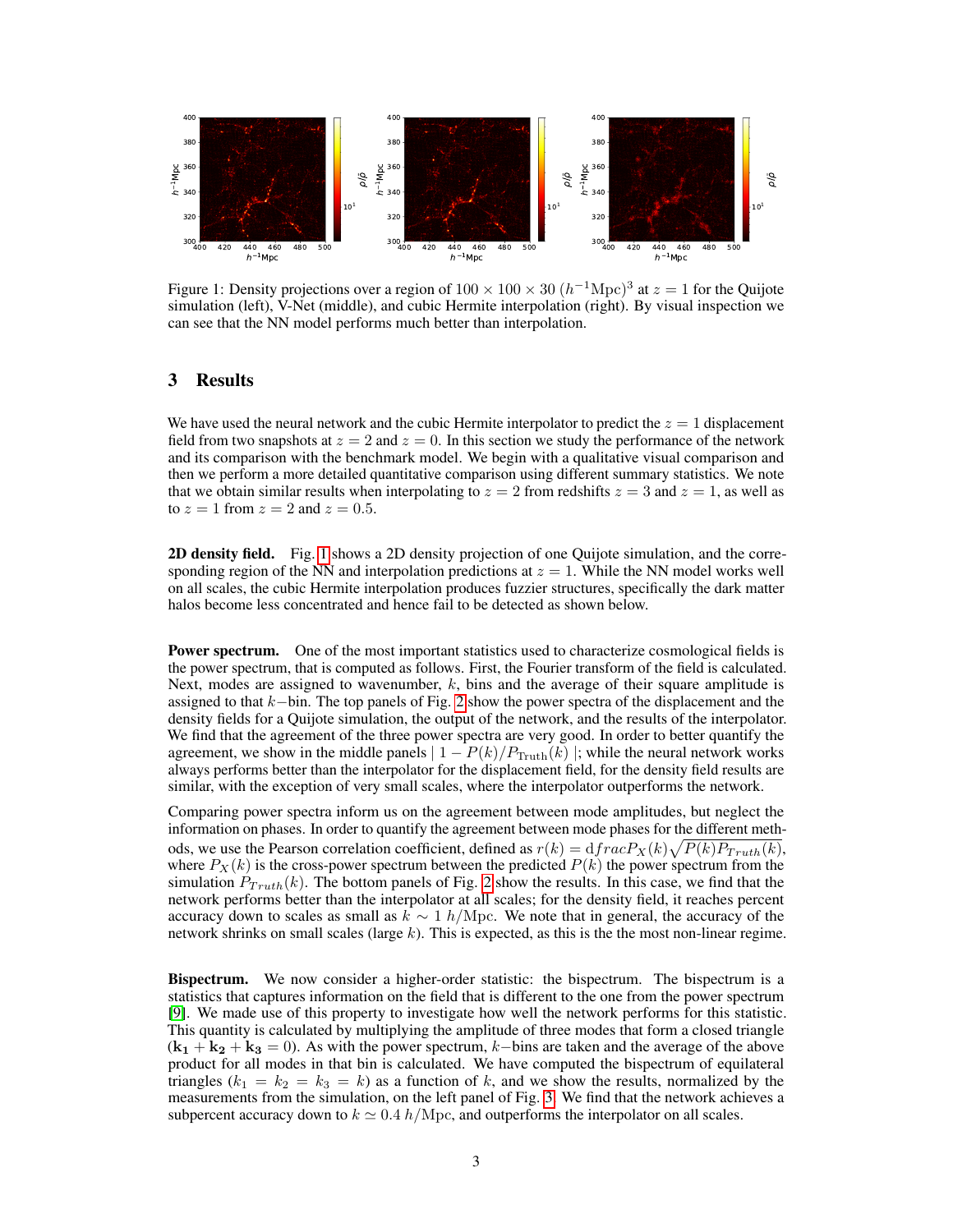

<span id="page-3-0"></span>Figure 2: Displacement (left) and density (right) power spectrum (top), relative error (middle) and coefficient of non-determination (bottom) for interpolation from redshift 0 and 2 to 1



<span id="page-3-1"></span>Figure 3: Density field equilateral bispectra (left) and halo mass function (right) for interpolation from redshift 0 and 2 to 1.

Dark Matter Halos. Dark matter halos are gravitationally bound structures (with masses ranging from billions to quadrillions that of the Sun) where galaxies form and live. We have identified these structures in our simulations and in the output of the network and the interpolator using the the FOF (friends-of-friends) halo finder. We have taken a value of  $b = 0.2$  for the linking length, and only halos with more than twenty particles are considered. We then compute the halo mass function, defined as the abundance of dark matter halos per unit of volume and unit of mass. We use this statistic as it characterizes the 3D density field in a different manner than the power spectrum and bispectrum. We show the results on the right panel of Fig. [3.](#page-3-1) We find that the network is able to reproduce the halo mass function of the simulation very accurately. On the other hand, the outcome of the interpolator is completely off. The reason is that, as we saw in Fig. [1,](#page-2-0) the field produced by the intepolator is fuzzier on small scales than the one of the network and the simulation.

## 4 Conclusions and future work

We have shown that neural networks can learn to interpolate between the output of complex numerical N-body simulations that model the dynamical evolution of millions of particles under the force of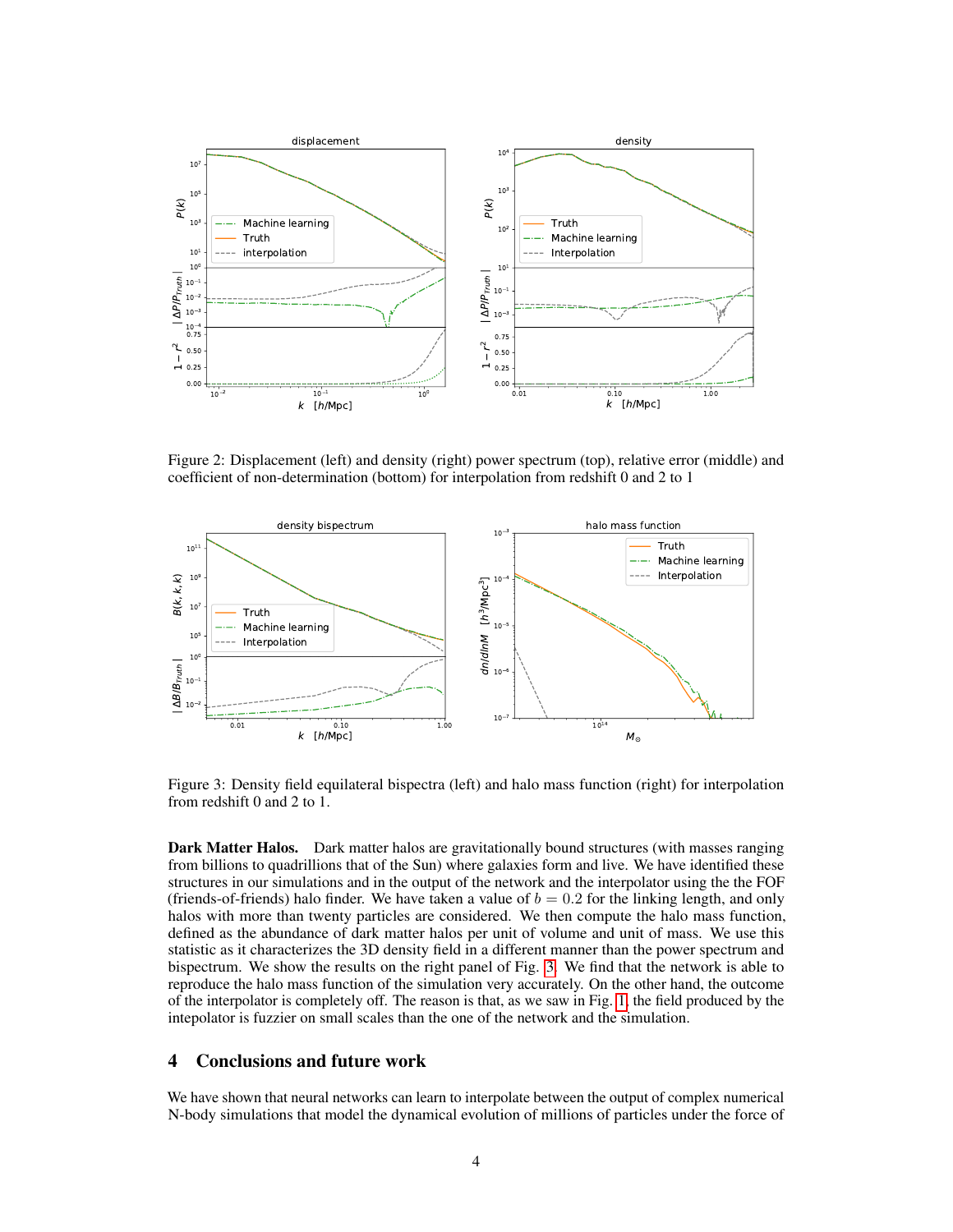gravity. Our V-Net model achieves high accuracy on the four statistics we have investigated in this paper. Furthermore, the network outperforms the benchmark model, a cubic Hermite interpolator, on almost all cases.

We plan to extend our work to be able to interpolate snapshots in a continuous manner, i.e. having the value of the interpolated redshift as an input to the network. We will also enhance our network to interpolate not only in redshift, but also as a function of the cosmological parameters. Our work will not only alleviate the computational needs of N-body simulations, but will allow to create more accurate lightcones, needed to analyze the data from cosmological missions.

#### Broader Impact

Our work represents a step forward in the direction of building interpolators that work in field space, rather than in the canonical variables used in traditional interpolators. Our formalism is completely general, and therefore can be easily applied to interpolating between 2D or 3D at different times, or equivalent variables, in other fields. No ethical aspects are relevant for this work.

#### Acknowledgments and Disclosure of Funding

YL thanks the Simons Foundation for support of fellowship. We acknowledge that the work reported on in this paper was partly performed using the Princeton Research Computing resources at Princeton University which is consortium of groups including the Princeton Institute for Computational Science and Engineering and the Princeton University Office of Information Technology's Research Computing department. We acknowledge that the work was supported in part through the NYU IT High Performance Computing resources, services, and staff expertise.

#### References

- <span id="page-4-0"></span>[1] R. W. Hockney and J. W. Eastwood. *Computer Simulation Using Particles*. 1981.
- <span id="page-4-1"></span>[2] Francisco Villaescusa-Navarro et al. The Quijote simulations. *Astrophys. J. Suppl.*, 250(1):2, 2020.
- <span id="page-4-2"></span>[3] Olaf Ronneberger, Philipp Fischer, and Thomas Brox. U-Net: Convolutional Networks for Biomedical Image Segmentation. In Nassir Navab, Joachim Hornegger, William M. Wells, and Alejandro F. Frangi, editors, *Medical Image Computing and Computer-Assisted Intervention – MICCAI 2015*, Lecture Notes in Computer Science, pages 234–241, Cham, 2015. Springer International Publishing.
- <span id="page-4-3"></span>[4] Fausto Milletari, Nassir Navab, and Seyed-Ahmad Ahmadi. V-Net: Fully Convolutional Neural Networks for Volumetric Medical Image Segmentation. In *2016 Fourth International Conference on 3D Vision (3DV)*, pages 565–571, October 2016.
- <span id="page-4-4"></span>[5] Yin Li, Siyu He, Renan Alves de Oliveira, Francisco Villaescusa-Navarro, Yu Feng, Shirley Ho, and David Spergel. *in prep.*, 2020.
- <span id="page-4-5"></span>[6] Kaiming He, Xiangyu Zhang, Shaoqing Ren, and Jian Sun. Deep residual learning for image recognition. In *Proceedings of the IEEE conference on computer vision and pattern recognition*, pages 770–778, 2016.
- <span id="page-4-6"></span>[7] Diederik P. Kingma and Jimmy Ba. Adam: A Method for Stochastic Optimization. In Yoshua Bengio and Yann LeCun, editors, *3rd International Conference on Learning Representations, ICLR 2015, San Diego, CA, USA, May 7-9, 2015, Conference Track Proceedings*, 2015. arXiv: 1412.6980.
- <span id="page-4-7"></span>[8] Pauli Virtanen, Ralf Gommers, Travis E. Oliphant, Matt Haberland, Tyler Reddy, David Cournapeau, Evgeni Burovski, Pearu Peterson, Warren Weckesser, Jonathan Bright, Stéfan J. van der Walt, Matthew Brett, Joshua Wilson, K. Jarrod Millman, Nikolay Mayorov, Andrew R. J. Nelson, Eric Jones, Robert Kern, Eric Larson, C J Carey, ˙Ilhan Polat, Yu Feng, Eric W. Moore, Jake VanderPlas, Denis Laxalde, Josef Perktold, Robert Cimrman, Ian Henriksen, E. A. Quintero, Charles R. Harris, Anne M. Archibald, Antônio H. Ribeiro, Fabian Pedregosa, Paul van Mulbregt, and SciPy 1.0 Contributors. SciPy 1.0: Fundamental Algorithms for Scientific Computing in Python. *Nature Methods*, 17:261–272, 2020.